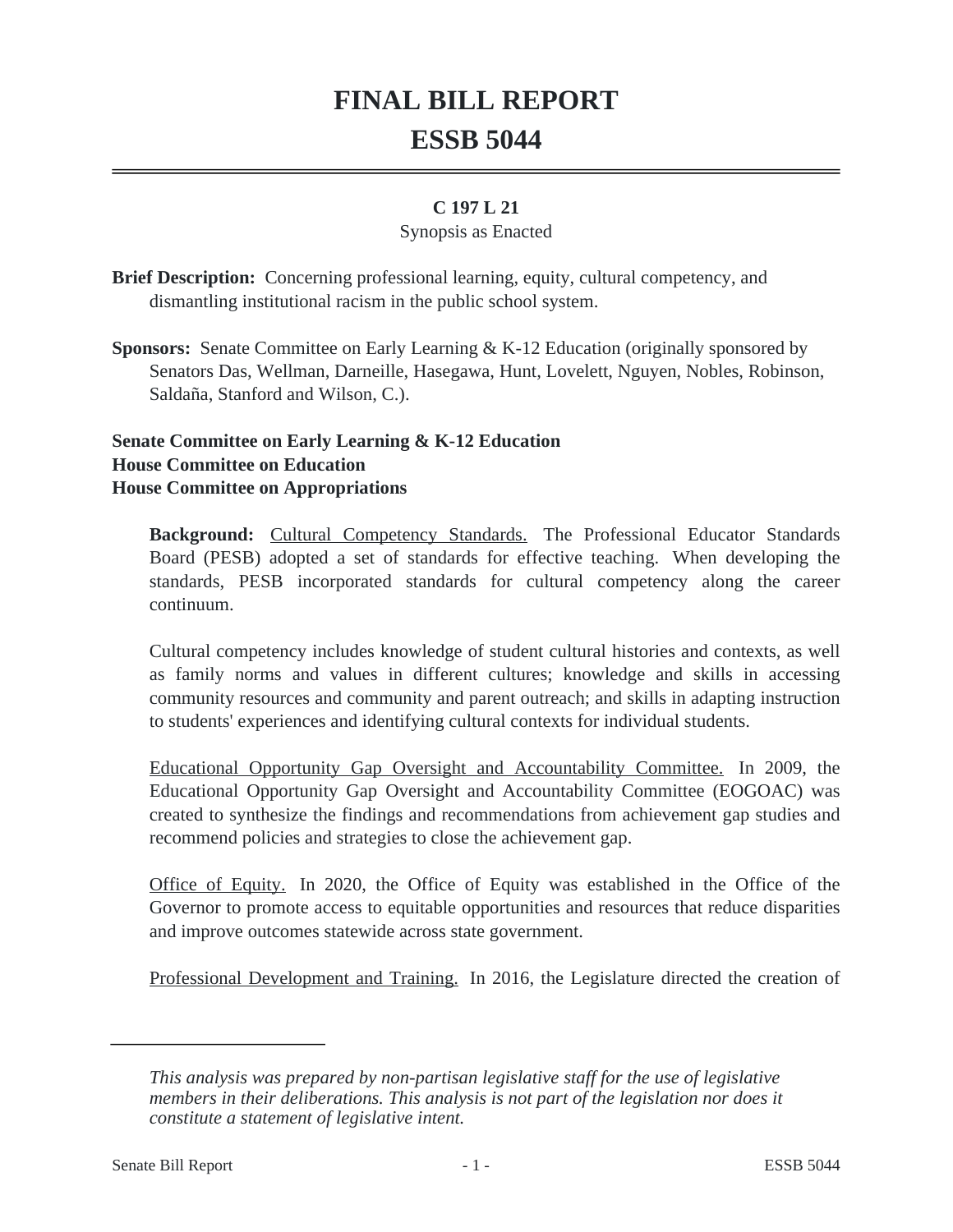cultural competency professional development and training for different groups.

*School Board Directors.* The Washington State School Directors' Association (WSSDA), in consultation with other entities, developed a plan for creating and delivering cultural competency training for school board directors and superintendents.

*School and District Staff.* The Office of the Superintendent of Public Instruction (OSPI), in collaboration with other entities, developed a content outline for professional development and training in cultural competency for school staff. Educational service districts (ESDs) and school districts are encouraged to use this professional development and training.

*School Districts Identified for Improvement.* Certain districts identified for improvement are strongly encouraged to provide the cultural competency professional development and training.

Professional Learning Days. Professional learning means a comprehensive, sustained, jobembedded, and collaborative approach to improve teachers' and principals' effectiveness in raising student achievement.

Beginning in the 2018-19 school year, the Legislature began phasing in funding for professional learning days for certificated instructional staff. At a minimum, the state was required to allocate funding for:

- one day in the 2018-19 school year;
- two days in the 2019-20 school year; and
- three days in the 2020-21 school year.

The 2020 supplemental budget required one professional learning day to be used to train school district staff on racial literacy, cultural responsiveness, and stereotype threat for closing persistent opportunity gaps.

**Summary:** Cultural Competency, Diversity, Equity, and Inclusion Standards. WSSDA must develop cultural competency, diversity, equity, and inclusion (CCDEI) standards for school director governance and post it on its website at no cost. PESB must develop or update CCDEI standards of practice for preparation, continuing education, and other training of school district staff and post it on its website. WSSDA and PESB must collaborate to compare and and align CCDEI standards. EOGOAC must, and the Office of Equity may, review the CCDEI standards.

References to cultural competency standards are updated to refer to the CCDEI standards for educator preparation and certification programs; paraeducator preparation and certificate programs; and the professional development program to support implementation of the Teacher Principal Evaluation System.

Diversity, equity, and inclusion are defined as follows: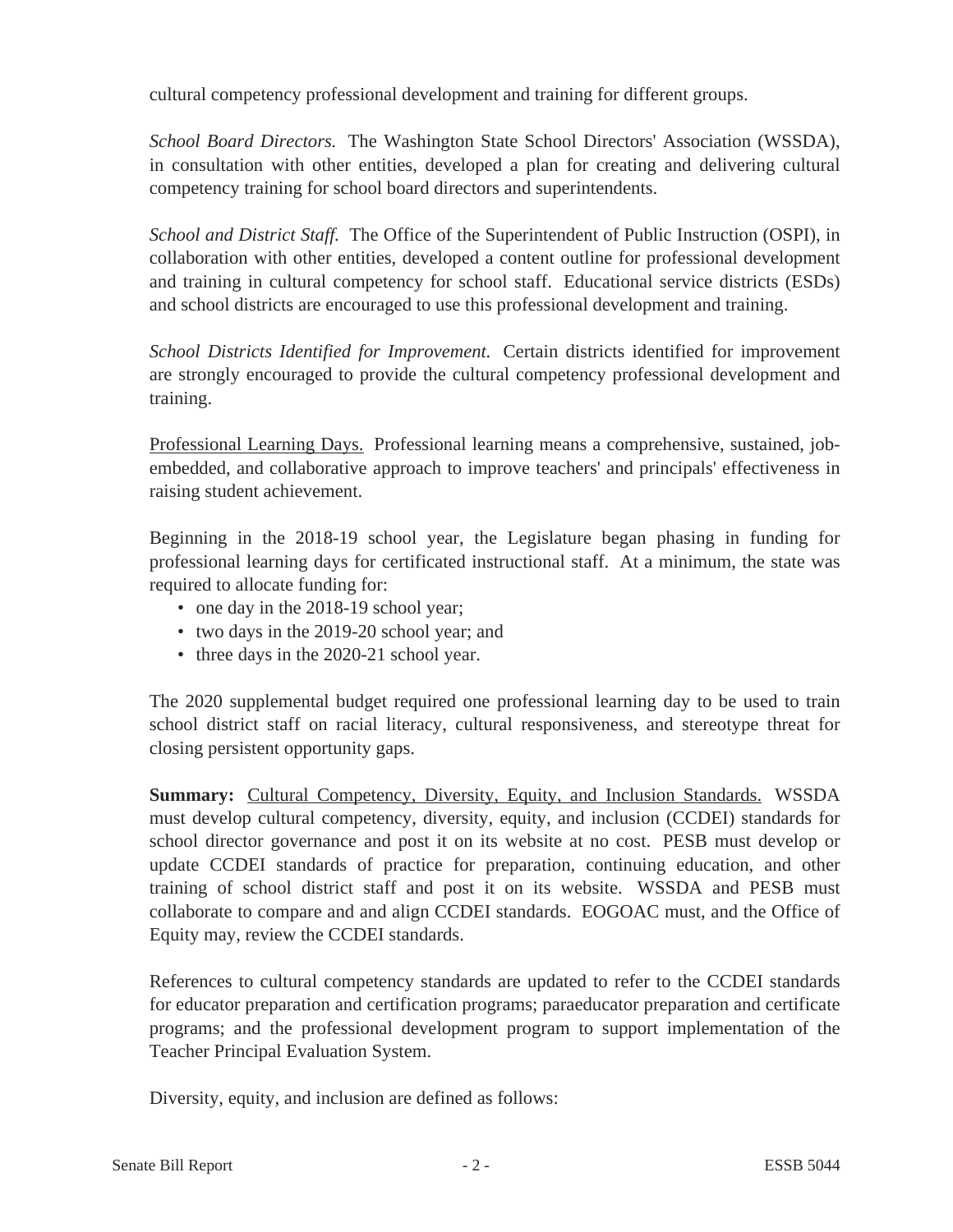- diversity describes the presence of similarities and differences within a given setting, collective, or group based on multiple factors including race and ethnicity, gender identity, sexual orientation, disability status, age, educational status, religion, geography, primary language, culture, and other characteristics and experiences;
- equity includes developing, strengthening, and supporting procedural and outcome fairness in systems, procedures, and resource distribution mechanisms to create equitable opportunities for all individuals, and also includes eliminating barriers that prevent the full participation of individuals and groups; and
- inclusion describes intentional efforts and consistent sets of actions to create and sustain a sense of respect, belonging, safety, and attention to individual needs and backgrounds that ensure full access to engagement and participation in available activities and opportunities.

By November 1, 2030, and every ten years thereafter, WSSDA and PESB must review the definitions and report any recommendations for revising the definitions to the Legislature.

Professional Development and Training. Professional development and training regarding CCDEI standards replaces existing cultural competency training.

*School Board Directors.* WSSDA must identify or develop and periodically update governance training programs that align with the CCDEI standards for school director governance. The training programs must include certain topics.

Beginning with the 2022 calendar year, WSSDA must provide a governance training program. Each member of a board of directors must complete the program once per term of elected office, except that newly elected directors must complete a governance training program within two years of election.

*School District Staff and Superintendents.* PESB must identify or develop and periodically update, training programs for school district staff and superintendents that align with the CCDEI standards of practice. The training programs must include certain elements.

When establishing policies and requirements for the preparation and certification of educators, PESB must require that the programs of courses, requirements, and other activities leading to educator certification align with the CCDEI standards.

*School Districts Identified for Improvement.* The statute that strongly encourages certain districts identified for improvement to provide cultural competency professional development and training is repealed along with other redundant statutes.

Professional Learning Days. In the 2021-22 school year, school districts must use one of the professional learning days to train school district staff in one or more of the following topics: cultural competency, diversity, equity, or inclusion.